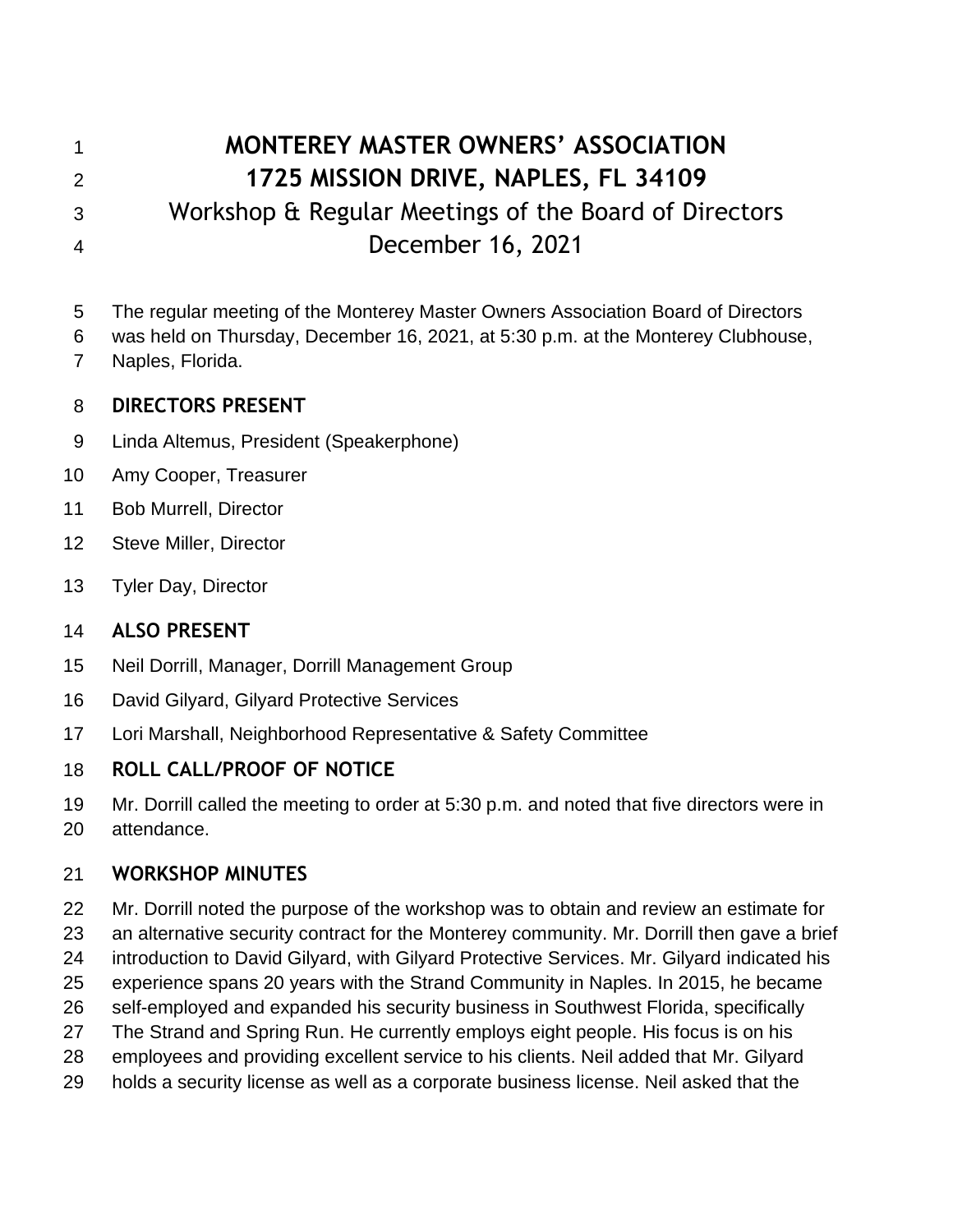- Board review the rough estimate and have a Director/Liaison follow up with
- management staff with a more definite proposal plan.
- Mr. Dorrill then opened the floor to questions the Board may have regarding the scope
- of services of Mr. Gilyard provides.
- Steve Miller asked if the four employees at each location allow him to rotate easily
- through a calendar year. Mr. Gilyard stated that it does, and that he is able to provide
- extra staff if needed for overtime or coverage. Mr. Miller asked if Mr. Gilyard provides
- any additional patrols that ride around the neighborhoods. Mr. Gilyard answered stating
- not at this time.
- Ms. Lori Marshall then addressed some of the concerns of the current security staff.
- She asked if his business would be able to provide direct deposit and what would the
- pay schedule be? Bi-weekly? Mr. Gilyard answered stating that he does provide direct
- deposit (or checks if needed), and they would be paid on a bi-weekly basis.
- Ms. Marshall also asked about uniforms and what is provided. Mr. Gilyard indicated that
- he provides three shirts, two pairs of pants, a belt, a tie, badge, and headsets. The
- colors are khaki and black.
- Mr. Day asked if David Gilyard would be able to bring aboard our current security staff
- or any additional hires that the Board decides upon. Mr. Gilyard stated that he would be
- happy to welcome aboard current staff and any new hires that the Board feels would be
- an asset to the team. Mr. Day asked if Mr. Gilyard had done a pay analysis for the
- current staff and Mr. Gilyard followed up, affirming that he would provide a more in-
- depth analysis with respect to the market rates and current terms of annual leave, etc.
- Ms. Marshall asked if he hired employees that worked at Spring Run when he acquired
- the contract. His statement was inaudible, but Ms. Marshall claimed that the current
- staff would have an interest in being hired through a new security company.
- Mr. Day asked how he would describe his contracts with The Strand and Spring Run.
- Does his operations run smooth? Mr. Gilyard asked for Mr. Day to clarify the question.
- Mr. Dorrill revealed that The Strand has approximately 1,200 homes with constant traffic
- and that Mr. Gilyard does a fantastic job managing gate access. Also, that his
- employees have been with him for a long time.
- Ms. Marshall added that she likes the idea that Gilyard could fill floating positions as necessary.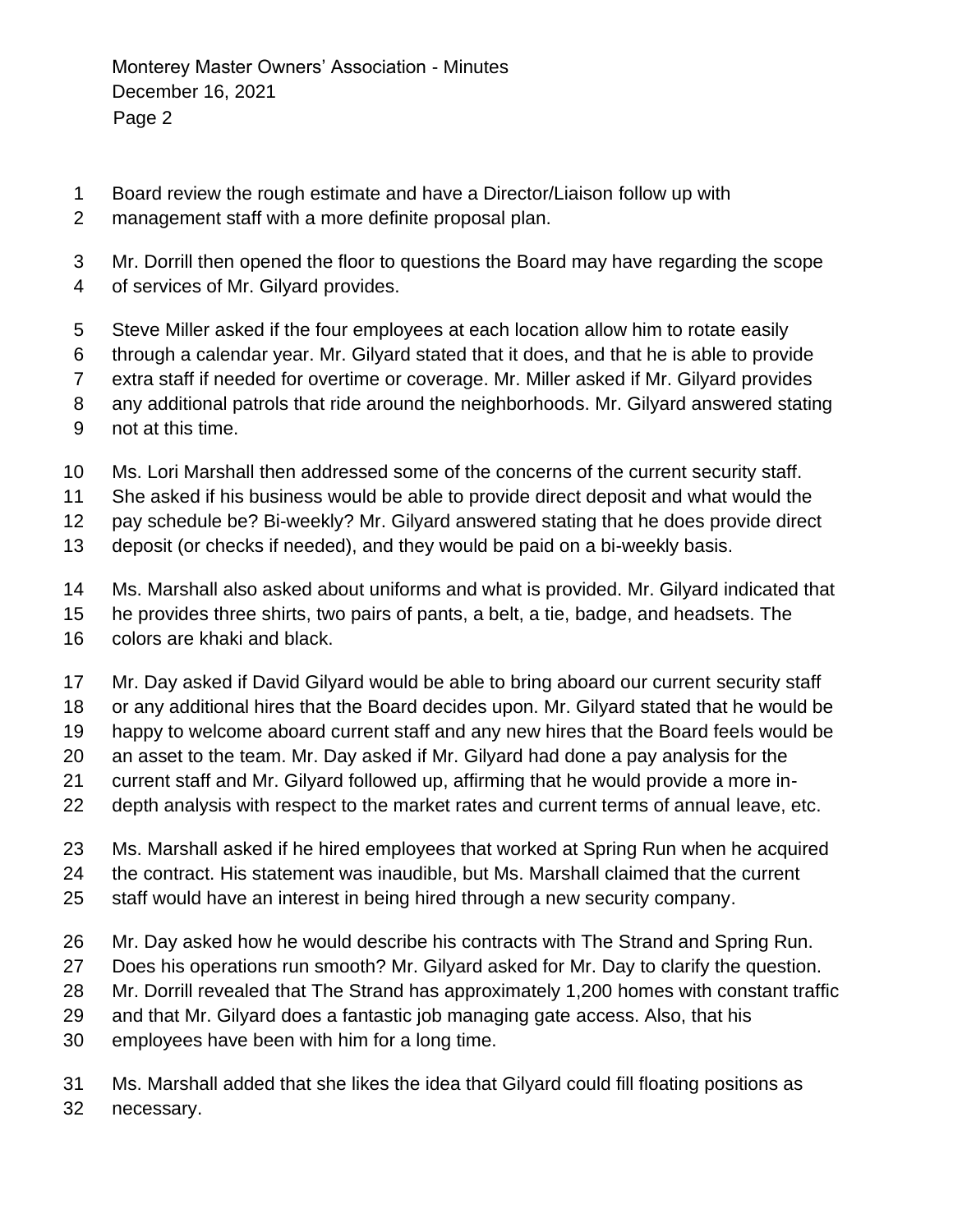- Mr. Dorrill then asked David to provide a brief overview of his access control software
- and vendor coordination.
- David indicated he uses Cypress Access and Checkpoint, and that he has been using
- that for 10 years now. He mentioned that he has a good working relationship with both
- Cypress Access and MLR Electric.
- Mr. Dorrill added that a new potential security contract would be comparable in cost to
- what the community currently pays, with subject to final negotiations. Mr. Dorrill thanked
- Mr. Gilyard for the presentation and expressed appreciation for his initiative.
- Mr. Dorrill then asked Mr. Murrell to elaborate on the Association Documents re-write.
- Mr. Murrell stated that he would work his staff to prepare this and would like to schedule
- two informal meetings to received feedback. Any final changes would then be prepared
- and authorized for distribution. Mr. Miller asked what the informal meetings would
- consist of. Mr. Murrell stated that any disagreements and/or concerns between re-writes
- would be addressed. The goal of the meetings would be to compose the most
- agreeable modifications to the association documents.
- Mr. Dorrill asked Mr. Murrell to present the most notable revisions. Mr. Murrell said there
- was a section specifically related to sidewalks that Mr. Miller had originally
- recommended a re-write on. If approved, the association would be responsible for the
- maintenance of the right-of-way versus the entirety of all sidewalks throughout the
- community. Mr. Dorrill mentioned that since he has managed the association (going
- back to 2019), the association has provided an annual sidewalk inspection and
- maintained with grinding, etc. Mr. Murrell mentioned that the documents mentioning of
- sidewalks is currently vague. Going forward this would assist the community in
- interpreting who is responsible for specific areas. He reiterated that the red areas are
- suggested changes.
- An additional section worth mentioning is regarding pets. Mr. Miller mentioned that the
- initial thought of this re-write came from the association lacking a definitive standard to
- pets; i.e., barking, unattended pets, etc.
- Mr. Day asked if the community would vote upon these changes. Mr. Murrell said yes.
- The entire documents would be voted upon. Mr. Murrell explained that the documents
- are more restrictive so we will wait to see if there is any feedback going forward on
- certain revisions.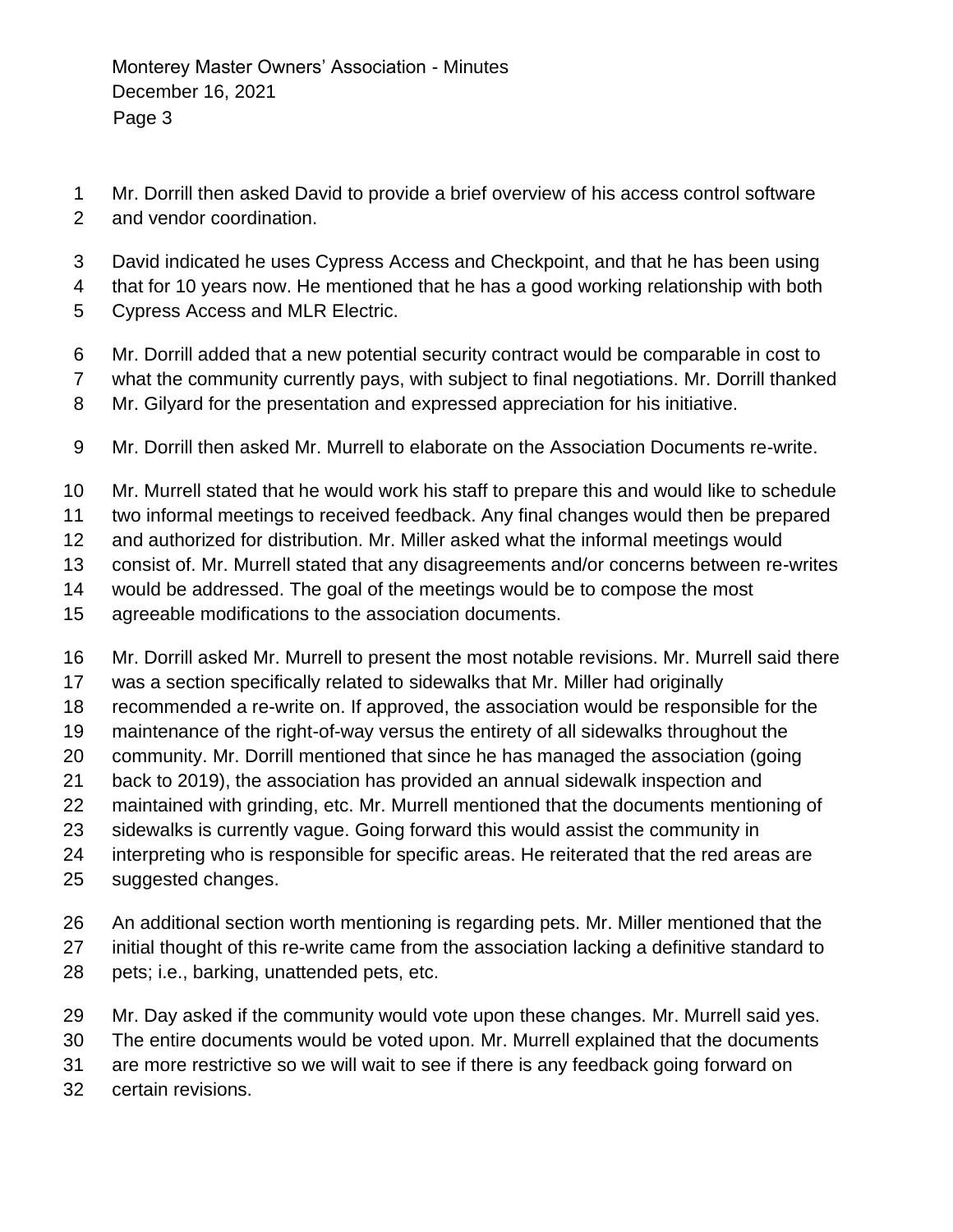- Ms. Altemus expressed her main concern being, how the association will enforce all the
- rules. Mr. Murrell explained that the two methods of enforcement are fining and/or
- litigation. Additionally, pre-suit mediation becomes a very successful tool in bringing the
- problems to a halt. He also expressed his fining concerns, and how a tiering process is
- more successful.
- More discussion was had related to the number of directors, and removing the voting of
- neighborhood appointees, which has not historically been done.
- In closing, the community will have a meeting in the Spring asking for input and
- discussion.

# **REGULAR MEETING MINUTES**

- Mr. Dorrill called the meeting to order at 6:30 p.m. noting that the same five board
- members were in attendance. He mentioned that Amy Cooper may also show up.

# **REPORTS OF COMMITTEES**

## **A. Financial**

- Operating funds approaching year-end are about \$7,000 under budget. The association has had a good year in regard to funds from capital resale.
- Ms. Altemus mentioned that we are well on target to end the year in a good financial standpoint.
- Mr. Miller had a question about the Loan. The remaining years left to pay on the loan is
- about 5 years. The total amount paid per year to the note is about \$250k. Ms. Altemus
- also advised that the difference between the actuals and budget is related to savings of
- interest from the refinance of the loan.

#### **On a MOTION by Steve Miller, and a second by Tyler Day, the financials were approved as presented.**

**B. Social** 

 Ms. Altemus asked to skip ahead for now, as two members of the social committee may show up.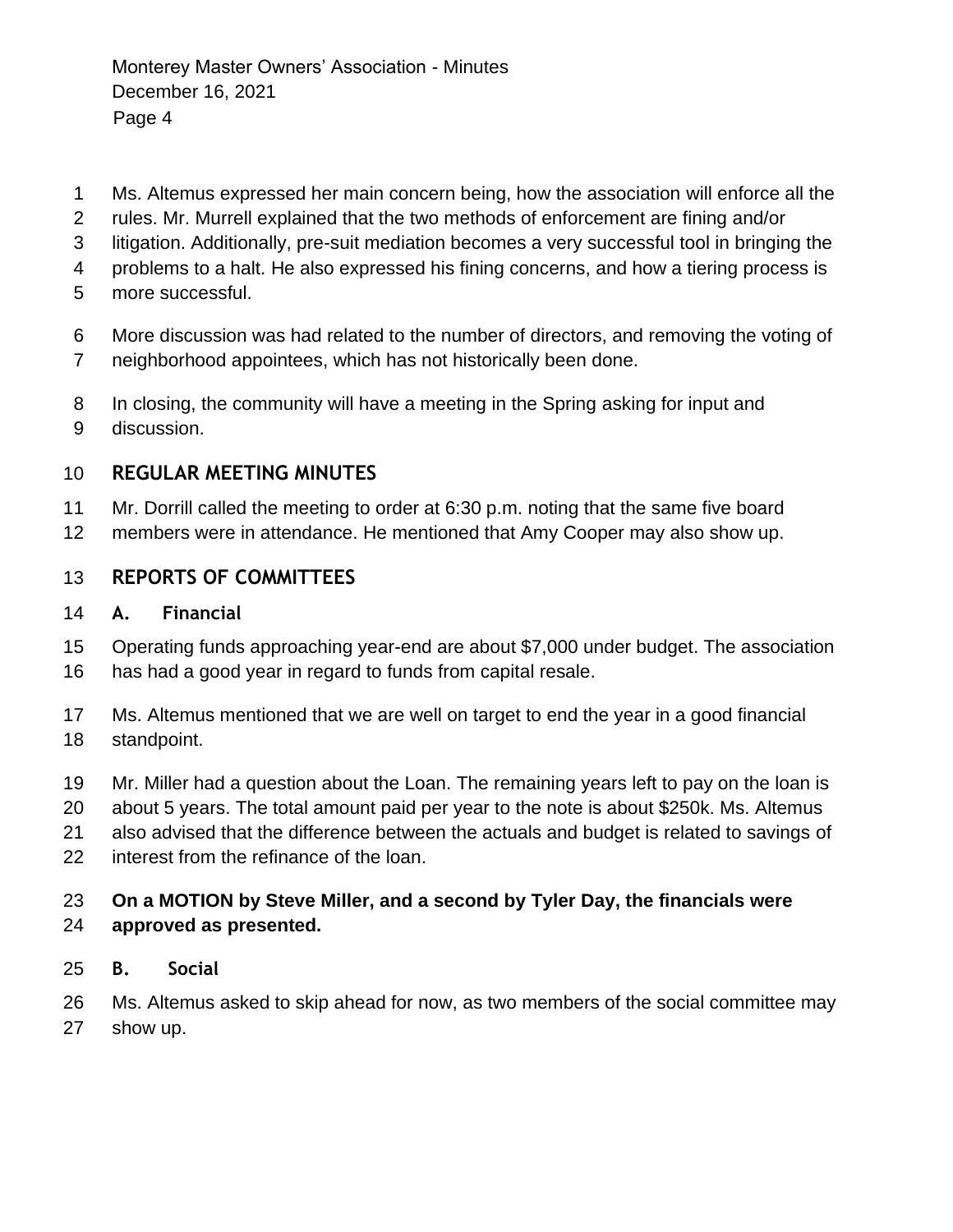Monterey Master Owners' Association - Minutes December 16, 2021 Page 5

## **NEW BUSINESS**

## **A. Status of Rear Yard Drainage Encroachments**

 The status of residences was provided where improper fill has been brought into the rear-yard. Only one resident so far has agreed to address the issue.

- There was also a total of about 15 residences with additional landscape issues. Today,
- the remaining balance of folks have come into compliance or are in acknowledgment of
- these issues. The sewer viewer will be scheduled in the dry season to clean the catch
- basins. Furthermore, the next step from the surveyor will be to stake/set how much fill
- will need to be removed, if necessary, by the association and send a final letter to
- residents of the sitework to be performed.
- Mr. Miller asked what the likelihood of the attorney approving the work will be. Neil
- advised that she has attended prior meetings and will be in support of the work to be
- performed. **On a MOTION by Mr. Day, and a second by Mr. Miller, further**
- **surveying, and final demand letters for sitework to be performed was approved.**
- Two owners made comments about the rear-yard encroachments and neighbors who had come into compliance.

## **B. Painting of Masonry Wall/Orange Blossom**

- Mr. Dorrill advised that he received a few complaints about the wall. Historically, Mr.
- Miller mentioned that only the exterior had been painted. The funds will be paid from
- reserves. Staff will go ahead and receive proposals and follow back up with the Board at
- a later date.

# **OLD BUSINESS**

 Mr. Dorrill advised that the rest of the fall work plan has been complete and that he is happy with the work that has been done in the community.

# **COMMUNITY**

- Mr. Dorrill advised that if the Board chooses to proceed with the termination of the
- security contract, he will prepare a draft of a 30-day written notice. Ms. Marshall was
- confident that after hearing Gilyard's presentation, this contract would be a good fit for
- the security staff. The Board expressed their frustrations with the current contractor and
- ongoing payroll issues. **On a MOTION by Mr. Miller and a second by Mr. Murrell, The**